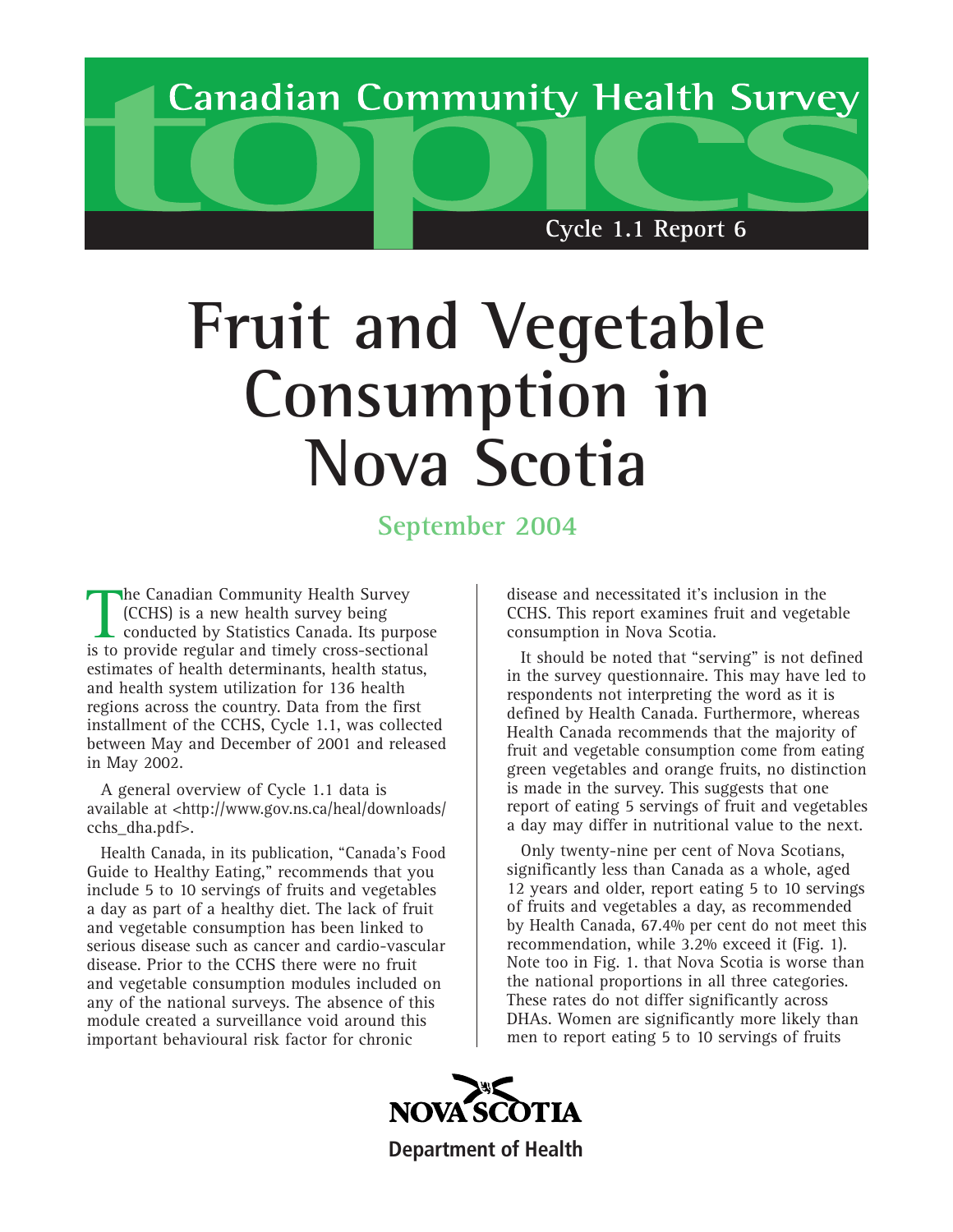#### **FIGURE 1 Percent respondents meeting Health Canada recommendation for fruit and vegetable consumption**



and vegetables a day (34.7% of women, as opposed to 23.6% of men, report eating 5 to 10 servings a day).

Whereas women show a steady upward trend in the proportion meeting the recommended amount of 5 to 10 servings of fruits and vegetables per day across age groups, men do not. Also a significantly greater proportion of women aged 65 years or more meet the recommendation than women aged 12 to 19 years and 20 to 44 years. (Fig. 2).

There appears to be a "U-shaped" relationship between fruit and vegetable consumption and age among men. Twenty-nine per cent of males between the ages of 12 to 19 report meeting Health Canada's recommendation for fruit and vegetable consumption. This rate falls to 21% for those between the ages of 20 and 44, and remains relatively constant until it rises again to 31.1% among males ages 65 years and older.

A notable gap between men and women in fruit and vegetable consumption is seen beyond 19 years of age and persists throughout the life span. Women between the ages of 20 and 44, 45 and 64, and those 65 years and older are all significantly more likely than men in their respective age categories to report meeting Health Canada's recommendation for fruit and vegetable consumption. (Fig. 2). This suggests that women are generally more concerned about what they eat and about including fruits and vegetables in their diet.

Interestingly, there is no difference in fruit and vegetable consumption across income or education groups. This suggests that people concerned with healthy eating may assign it a high priority while budgeting their money.

Despite there being no significant difference across income levels, those who experienced food insecurity (see Appendix I) in the past 12 months<sup>1</sup> were less likely to report eating 5 to 10 servings of vegetables than those who did not experience food insecurity. This suggests that there may be discrepancy *within* the range of the lowest income quintile where those at the lowest end of the quintile, experience food insecurity, while those at the upper end of the quintile do not.

Smokers are significantly less likely to report eating 5 to 10 servings of fruits and vegetables than non-smokers: 20.8% of smokers, compared to 32.7% of non-smokers report this level of fruit and vegetable consumption (see Fig. 3).

#### **FIGURE 2 Percent respondents who meet Health Canada's recommendation for daily fruit and vegetable consumption by age and sex**



**Health Canada recommends 5–10 servings F&V per day**

There also exists a relationship between physical activity and healthy eating: people who are physically active are significantly more likely to report eating 5 to 10 servings of fruits and vegetable a day than those who are not (34.5% of those who are physically active, as opposed to 25.2% of inactive people).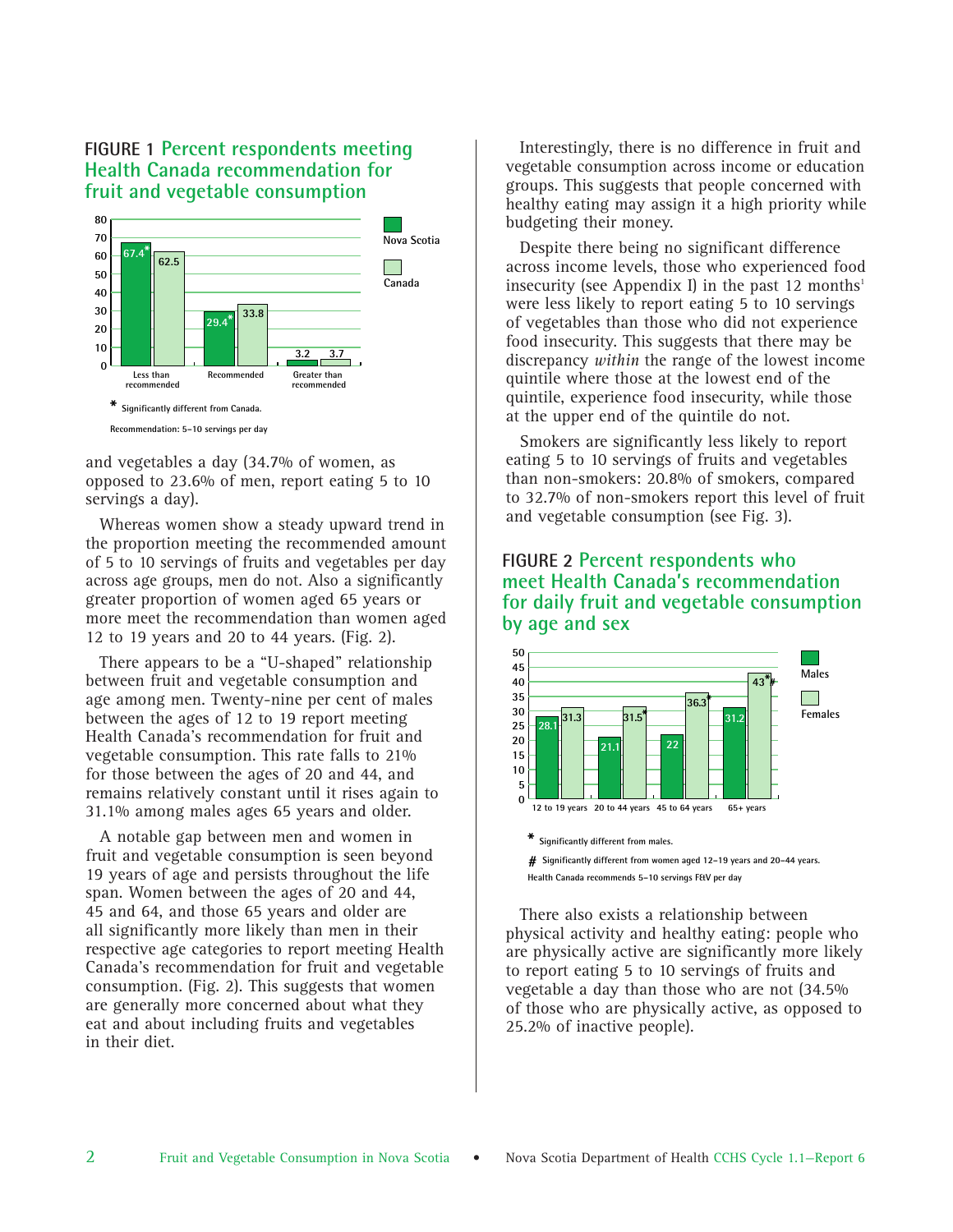#### **FIGURE 3 Percent respondents meeting Health Canada recommendation for fruit and vegetable consumption by type of smoker**



**Health Canada recommends 5–10 servings F&V per day**

Although there is no significant difference in self-perceived health status between those who eat the recommended daily amount of fruits and vegetables and those who do not, it should be noted that those who ate more than the recommended amount reported being in better health than those who ate less than the recommended daily amount.

This suggests that being in "good health" is multifaceted and requires more than only eating healthy foods. It may be that those who are eating more than the recommended amount of fruits and vegetables are also concerned about other aspects of their health beyond diet alone, and therefore engage in other health promoting behaviours.

There does not appear to exist a relationship between fruit and vegetable consumption and body mass index. This, added to the fact that neither self-perceived health, nor the prevalence of chronic conditions were related to fruit and vegetable consumption, suggests that a healthy body mass index, overall good health, and avoidance of chronic conditions are multi-factorial and are predicted by more than diet alone. Thus one must pay attention to other risk factors, such as regular exercise, not smoking, and moderate alcohol consumption as well as diet.

Among Nova Scotians who eat greater than the recommended number of servings of fruits and vegetables, almost one quarter (22.5%) report staying in bed due to illness or injury (including any nights as a patient in a hospital) in the previous 14 days. Those who report an intake of less than ten servings of fruits and vegetables a day show a significantly lower prevalence of people staying in bed due to illness or injury (including nights spent as a patient in a hospital). This does not imply that eating more than the recommended daily consumption will increase the risk of illness or injury. But rather it suggests again that being healthy, or avoiding injury or illness, is multi-factorial and relates to more than diet alone.

### **Appendix I**

Food Insecurity: Three questions were asked in CCHS 1.1 regarding the availability of food in the household:

In the past 12 months, did you or anyone else in your household worry that there would not be enough to eat because of a lack of money?

In the past 12 months, did you or anyone else in your household not have enough to eat because of a lack of money?

In the past 12 months, did you or anyone else in your household not eat the quality or variety of foods that you wanted because of a lack of money?

Respondents could answer: 1) often, 2) sometimes, 3) never, 4) don't know, 5) refusal, 6) not stated. Based on their answers, a fourth variable was derived that indicated if there was some food insecurity or not. A response of 1) or 2) above to any of the three questions would indicate food insecurity.